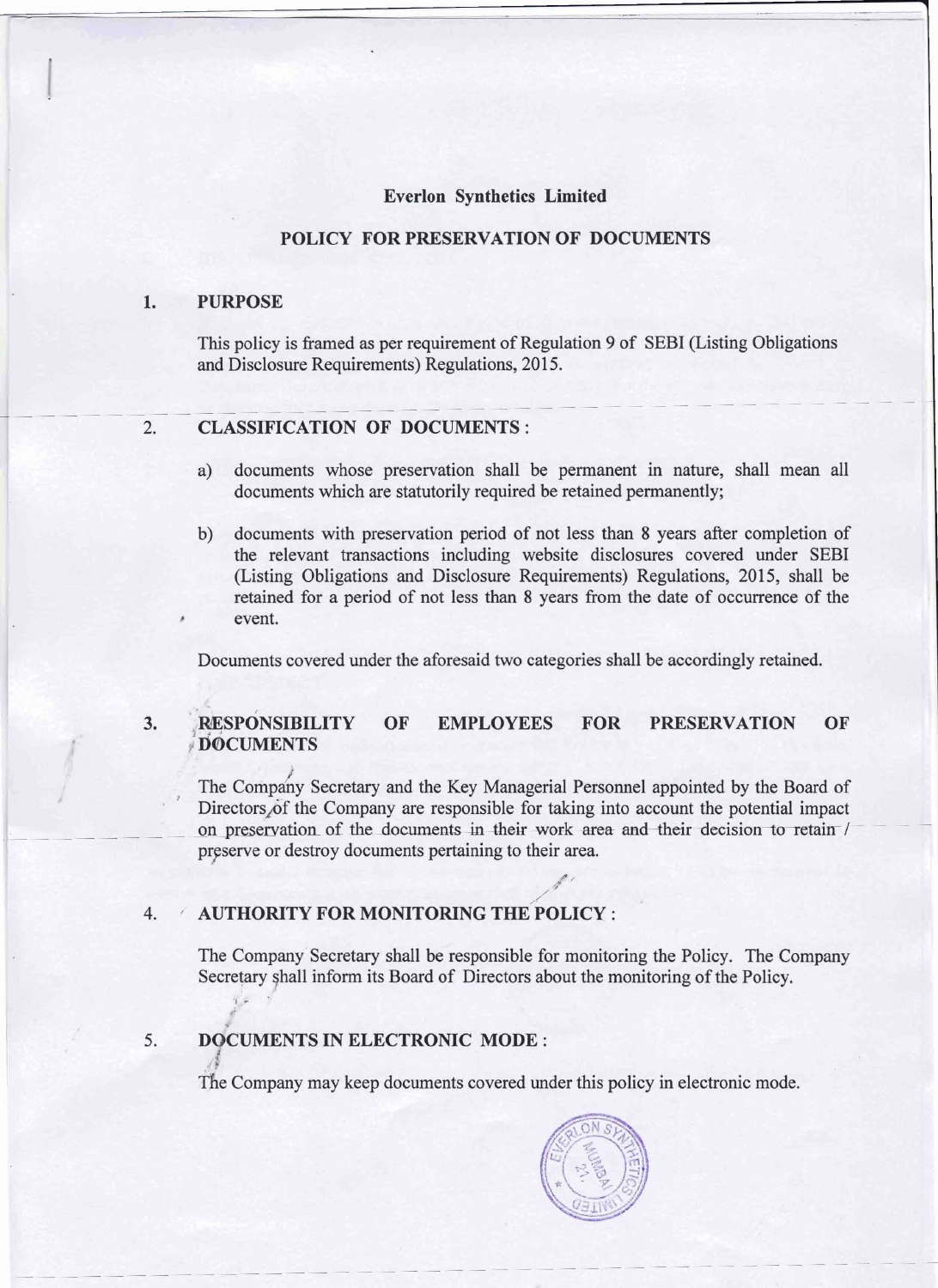#### **6. DISPOSAL OF DOCUMENTS** :

Disposal of documents after said period of 8 years (whose preservation shall not be permanent in nature) shall be done the presence of the Company Secretary or any person authorised by the Company Secretary in method prescribed by Board of Directors. Before disposing a soft copy shall be taken for the record. Documents may be retained for longer duration for audit or litigation.

#### **7. MONITORING AND REVIEW:**

This Policy will be regularly monitored and reviewed to ensure that it remains relevant to the Company's business aims and requirements. Compliance with this Policy and associated procedures will be monitored on an ongoing basis through self-assessment procedures and reviews.

#### **8. AMENDMENT**

*1'-* 

**C** 

 $\sum_{i=1}^{n}$ The Board has the right to amend or modify this Policy in whole or in part, at any time, without assigning any reason whatsoever, subject, however, to the condition that such alterations will be in consonance with the provisions of the Applicable Law.

Annexures 1 and 2 contain list of documents whose preservation shall be permanent in nature and documents with preservation period of  $\beta$  years respectively.